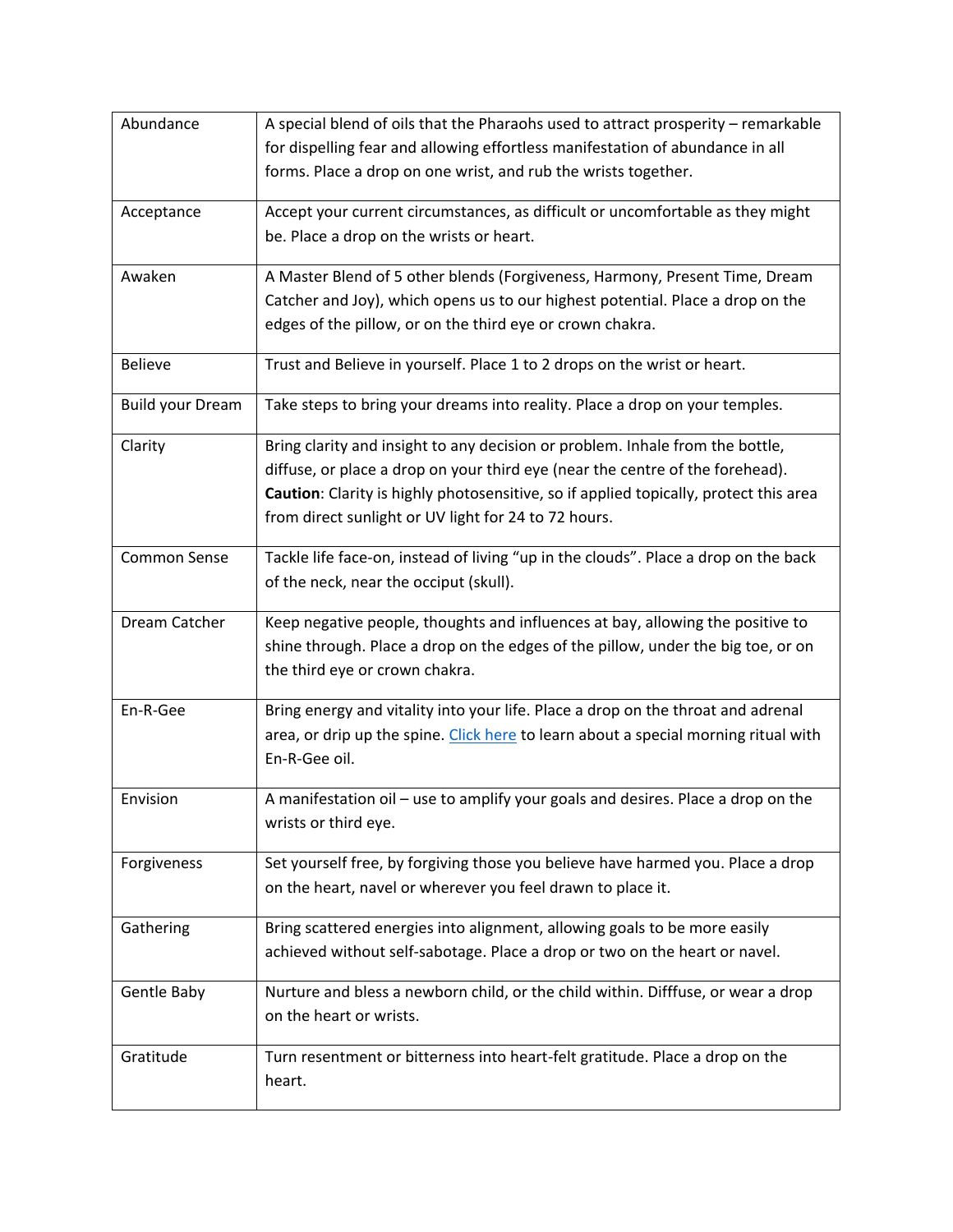| Grounding                | Anchor and ground your energy in your physical body. Place a few drops on the<br>neck, lower back, or under each foot.                                                                                                    |
|--------------------------|---------------------------------------------------------------------------------------------------------------------------------------------------------------------------------------------------------------------------|
| Harmony                  | Balance your chakras, and transform disharmony into harmony in your<br>relationships. Diffuse, place a drop on each chakra, or wear a drop on the heart<br>or wrists. Caution: Avoid this oil if susceptible to epilepsy. |
| <b>Highest Potential</b> | Go beyond your limitations, and reach for the stars. Place a drop on the heart,<br>throat or wrists.                                                                                                                      |
| Hope                     | For when you feel stuck and don't know where to turn. Place a drop on each ear<br>lobe, or on the throat or heart area.                                                                                                   |
| Humility                 | Transform arrogance and/or self-righteousness into humility. Place a drop on<br>each shoulder, or on the heart or wrists.                                                                                                 |
| <b>Inner Child</b>       | Bring the high-spirited and fun inner child out to play. Place a drop or two on the<br>navel or heart.                                                                                                                    |
| Inspiration              | Use for channeling, prayer, meditation $-$ and any time you want inspiration to<br>flow in your life or onto paper. Place a drop on the third eye.                                                                        |
| Joy                      | Carries the frequency of joy, to make your heart sing. Place a drop over the<br>heart.                                                                                                                                    |
| Live your Passion        | Give yourself permission to live your passion and express your truth. Place a drop<br>on your heart, throat or anywhere you feel drawn.                                                                                   |
| Magnify your<br>Purpose  | Gain clarity around your life's purpose, and help to bring it into reality in a<br>magnificent way. Diffuse on its own or with Orange oil, or place a drop anywhere<br>you feel drawn.                                    |
| Motivation               | Release procrastination and move forwards with ease and enthusiasm. Place a<br>drop on the wrists, heart or lower back.                                                                                                   |
| Peace & Calming          | Be calm and relaxed, even during stressful times. Place a drop under each foot or<br>on the heart or shoulders.                                                                                                           |
| <b>Present Time</b>      | Anchor yourself in the present moment, in order to see more clearly what is<br>around you. Place a drop on the thymus (upper chest), heart or wrists.                                                                     |
| Purification             | Cleanse your energy field and home of jumbled emotions and negativity. Add 10<br>to 20 drops to your diffuser.                                                                                                            |